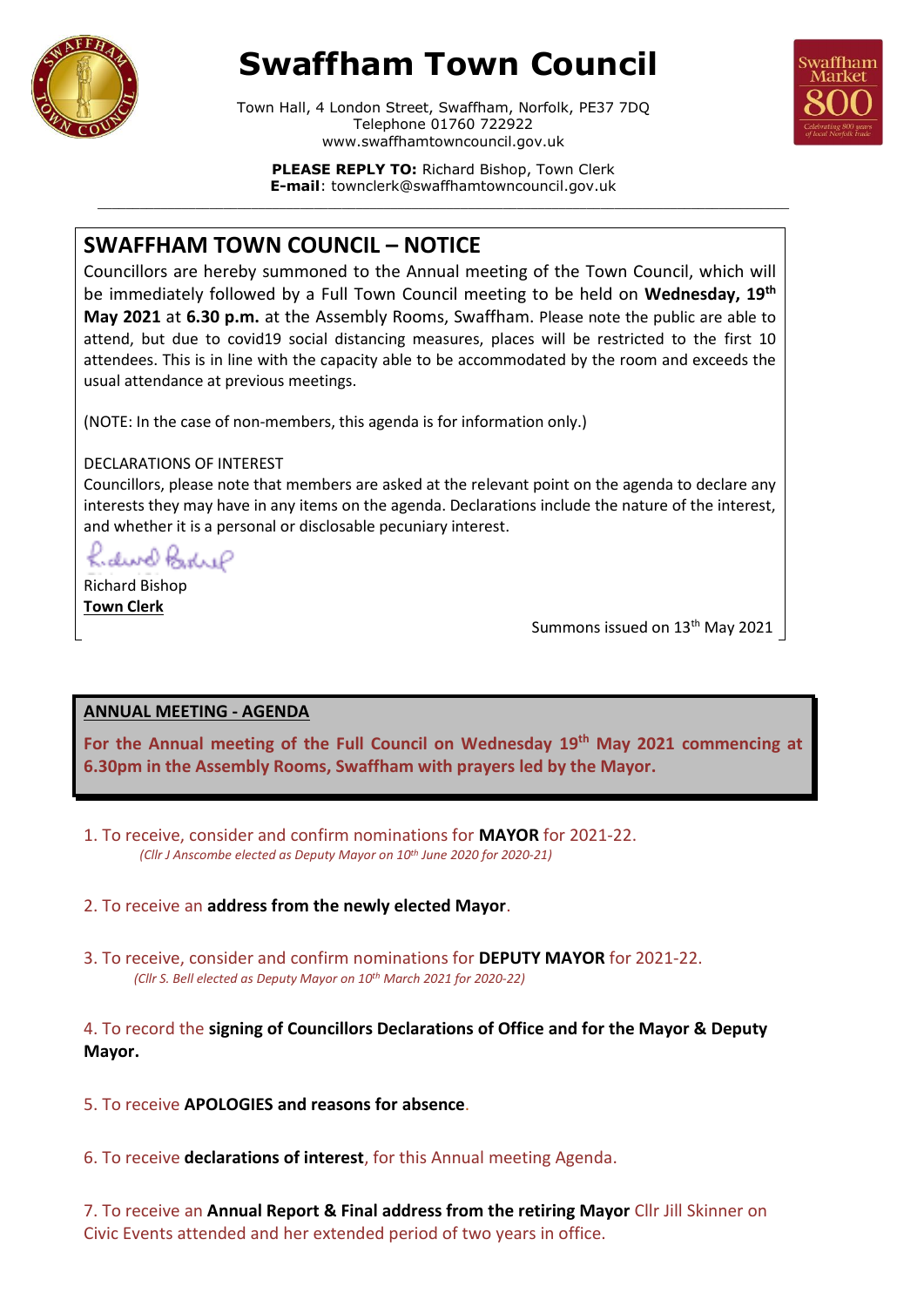#### 8. To receive and consider nominations for **COMMITTEES/Sub-Committees**:

(a) \*\*Draft Amendments to Committee Structure Terms of reference – including Barn Steering Group

- (b) Market Committee (Mayor/Deputy Mayor + 5)
- (c) Assets & Open Spaces Committee (amalgamation of Rec & Estates Committee) (Mayor/Deputy Mayor

+ 5)

- (d) Planning Committee (Mayor/Deputy Mayor + 5)
- (e) HR & Governance Committee (Mayor/Deputy Mayor) + WB, GE & CH for 4-years
- (f) Grievance & Appeal Panel (NB terms of reference required)
- (f) Transport & Environment Committee (Mayor/Deputy Mayor + 5)

#### 9. To receive and consider nominations for **Working Groups or Task Groups**:

- (a) Twinning Liaison
- (b) Swaffham Heritage Liaison (3)
- (c) Barn Steering Group
- (d) Christmas Lights Switch-on event organising Group
- (e) Cheque signatories
- (f) Councillor to check bank reconciliations

#### 10. To receive and consider nominations for **representatives on outside bodies**

Iceni Partnership Buildings Management (3) Swaffham Heritage (1) Swaffham Town Estate (2) SCALGA (1) Swaffham Swimming Pool (1) The Hamond Educational Charity (2) 4-years

HAZ (Heritage Action Zone) – Project Board – Town Clerk HAZ (heritage Action Zone) – Operational Board HAZ (Heritage Action Zone) – Strategic Board – Town Mayor HAZ (Heritage Action Zone) – Cultural Consortia

#### 11. To appoint **INTERNAL AUDITOR** for the forthcoming year 2021-22.

(Current Internal auditors are Auditing Solutions Ltd)

12. To receive and consider Draft **POLICY REVIEW** programme for 2021-22 including Finance Regulations and Standing Orders.

12.1 \*\*Draft Health & Safety Policy

12.2 \*\*Draft Disciplinary Policy

*To adjourn the proceedings between the two meetings to allow members of the public to address the Town Council in a PUBLIC OPEN FORUM (Maximum of 15 minutes)*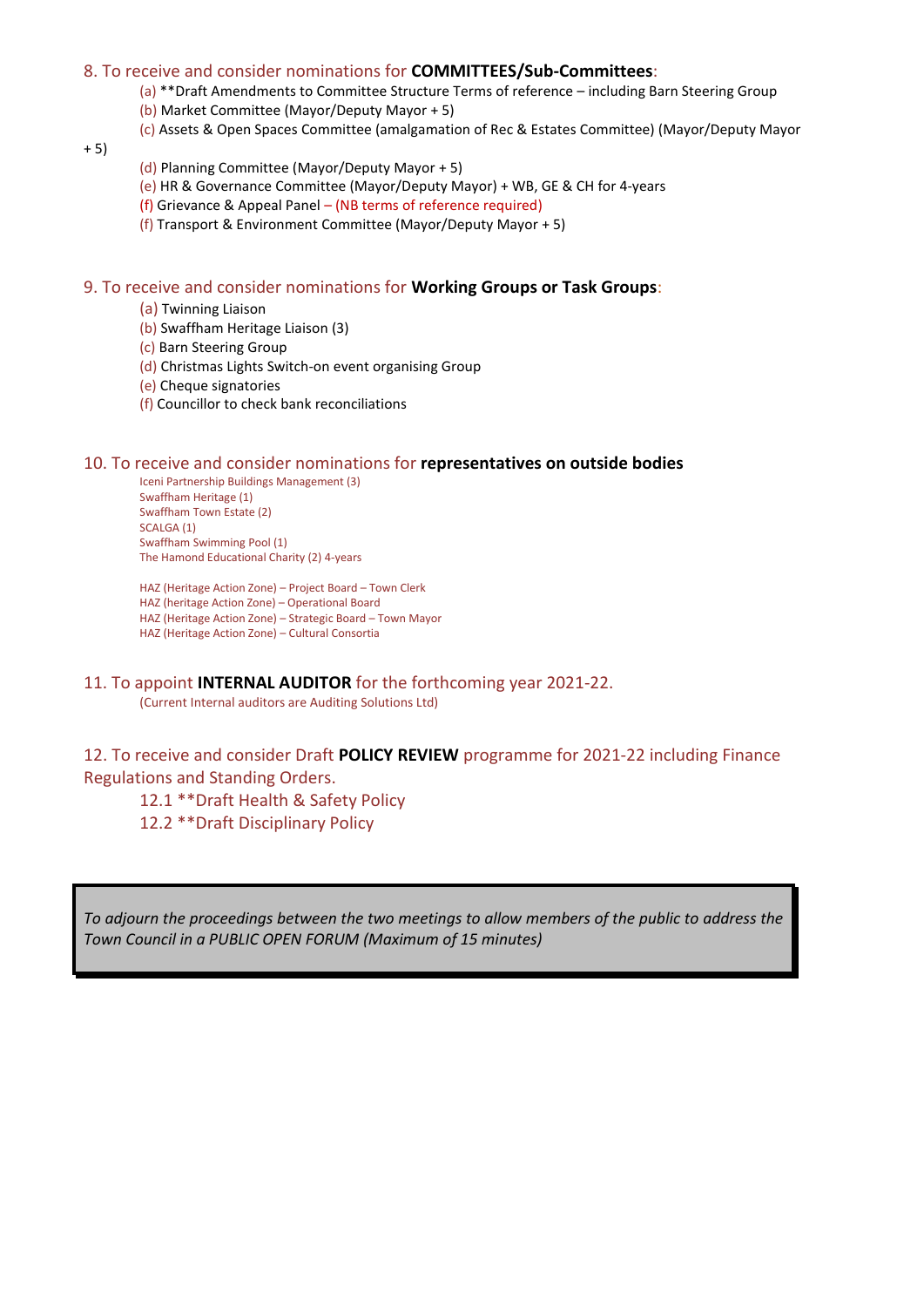## *FULL COUNCIL MEETING - AGENDA*

*For a meeting of the Full Council on Wednesday, 19th May 2021 commencing at the conclusion of the PUBLIC OPEN FORUM which follows the Annual meeting of the Council in the Town Hall, Swaffham.*

#### **1. To receive APOLOGIES & REASONS FOR ABSENCE**

#### **2. To receive DECLARATIONS OF INTEREST –** for items included on the Agenda.

#### **3. To receive and consider REPORTS: police, principal authority etc**

*N.B. Councillors have an opportunity to ask questions after each report and where appropriate can consider to bring forward or discuss items further down the agenda where the representative can make a positive contribution towards* the *debate: -*

**3.1** To receive a POLICE report from a local PC or PCSO on police matters for the past month.

**3.2** To receive a COUNTY COUNCILLOR report from your County Councillor Ed Colman.

**3.3** To receive a BRECKLAND COUNCILLOR report from Cllrs I Sherwood, E Colman, D Wickerson

#### **4. To receive REPORTS from the Mayor, the Town Clerk, Committees, Working Groups & Outside Bodies**

**4.1** To receive Mayor's Announcements including a report on Civic Events attended.

**4.2** To receive and consider urgent reports, correspondence, or information at the Mayor's discretion prior notice must be given.

**4.3** To receive the Town Clerk's Report and Councillors' questions relating to ongoing business.

#### **5. To receive and/or agree the MINUTES:**

- **5.1** \*\* Wednesday 14 th April 2021 Full Council.
- **5.2** \*\* 3 rd March 2021 extraordinary Full Council
- **5.3** \*\*20th April 2021 extraordinary Full Council

#### **6. FINANCE:**

**6.1 \*\*** To receive and consider Accounts for payment for July 2021 *(recorded as Appendix 1).*

**6.2 \*\*** To receive and consider Formal Review of Grass Cutting – all areas.

**6.3 \*\*** To receive and consider Advice and Support for 2021-22 – (a) NALC/NorfolkALC, (b) Norfolk Parishes Training & Support, (c) Community Action Norfolk.

**6.4 \*\*** To receive and consider – Draft End of Financial Year Approval:

- a) Annual Internal Audit Report 2020-21 to be signed off by Auditing Solutions Ltd
- b) Income and Expenditure summary report and Balance Sheet 2020-21
- c) Notice of Public Rights to agree dates.
- d) Section 1 annual Governance Statement 2020.21
- e) Section 2 Accounting Statements 2020-21

#### **7. To receive and consider CORRESPONDENCE or INFORMATION**

#### **7.1 GENERAL:**

**a)** To note receipt of weekly correspondence or information (a list is recorded as **Appendix 2**).